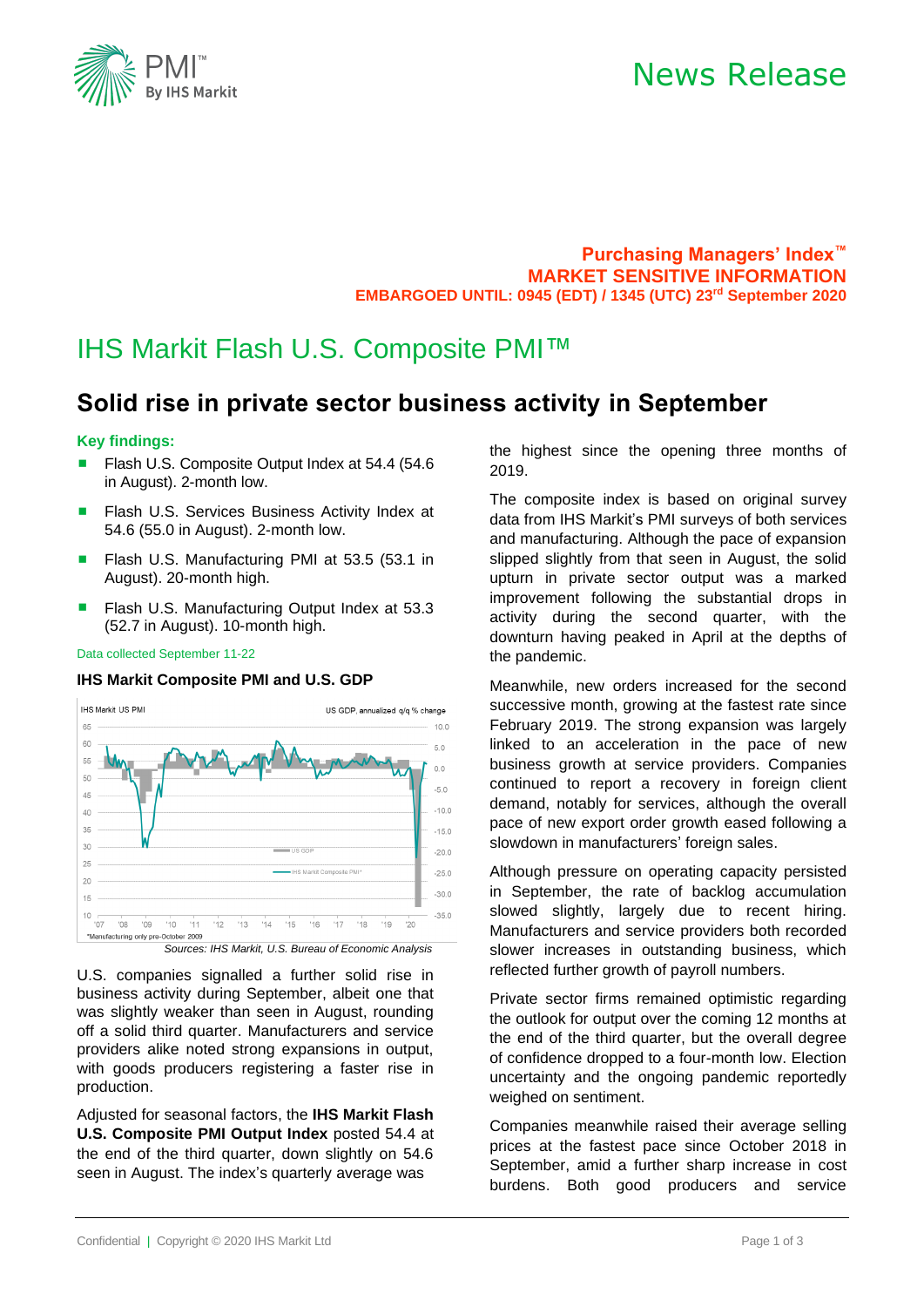

providers recorded quicker increases in selling prices.

### **IHS Markit Flash U.S. Services PMI™**

The seasonally adjusted **IHS Markit Flash U.S. Services PMI™ Business Activity Index** registered 54.6 in September, down slightly from 55.0 in August. Nonetheless, the rate of expansion was the second-fastest since March 2019 and solid overall. Firms noted that increased business activity stemmed from the resumption of client operations following lockdowns.

The rate of new business growth quickened in September, and was the strongest for 18 months. The pick-up in sales was commonly linked to firmer demand conditions. New business from abroad also rose at a strong pace, with growth slowing only slightly from August's record high.

Meanwhile, employment continued to increase solidly, albeit at a softer pace than in August following a slower upturn in backlogs of work. Business expectations also moderated amid election and coronavirus disease 2019 (COVID-19) uncertainty.

On the prices front, service providers increased their selling prices steeply in September alongside a sharp rise in cost burdens. Firms reportedly sought to pass on higher input prices to clients, especially the costs of PPE.

### **IHS Markit Flash U.S. Manufacturing PMI™**

Manufacturers indicated the fastest improvement in operating conditions since January 2019 in September, as highlighted by the **IHS Markit Flash U.S. Manufacturing** *Purchasing Managers' Index™* **(***PMI ™***) <sup>1</sup>** posting 53.5, up from 53.1 in August. The expansion was solid overall, signalling a further recovery from April's nadir.

The overall upturn was supported by a faster rise in production at manufacturers, with a further increase in new orders and the resumption of operations at clients helping drive growth. New business rose at a solid pace that was broadly similar to August's 19 month high.

The expansion in new export orders slowed,

however, and was only marginal overall.

At the same time, output charges rose at the fastest rate since January 2019, as firms partially passed higher costs on to clients following sustained growth in demand.

Goods producers registered a slower increase in backlogs of work in September as pressure on capacity eased. As such, firms expanded their workforce numbers at a slightly softer pace.

In line with their service sector counterparts, manufacturers were less confident of an increase in output over the coming 12 months in September. Firms often linked the moderation in optimism to operational difficulties and the ongoing COVID-19 pandemic.

## **Comment**

Commenting on the flash PMI data, **Chris Williamson, Chief Business Economist** at IHS Markit, said:

*"US businesses reported a solid end to the third quarter, with demand growing at a steepening rate to fuel a further recovery of output and employment.*

*"The survey data therefore add to signs that the economy will have enjoyed a solid rebound in the third quarter after the second quarter slump.*

*"The question now turns to whether the economy's strong performance can be sustained into the fourth quarter. Covid-19 infection rates remain a major concern and social distancing measures continue to act as a dampener on the overall pace of expansion, notably in consumer-facing services. Uncertainty regarding the presidential election has also intensified, cooling business optimism about the year ahead. Risks therefore seem tilted to the downside for the coming months, as businesses await clarity with respect to both the path of the pandemic and the election."*

*-Ends-*

<sup>&</sup>lt;sup>1</sup> Please note that IHS Markit's PMI data, flash and final, are derived from information collected by IHS Markit from a different panel of companies to those that participate in the ISM surveys. No information from the ISM survey is used in the production of IHS Markit's PMI.